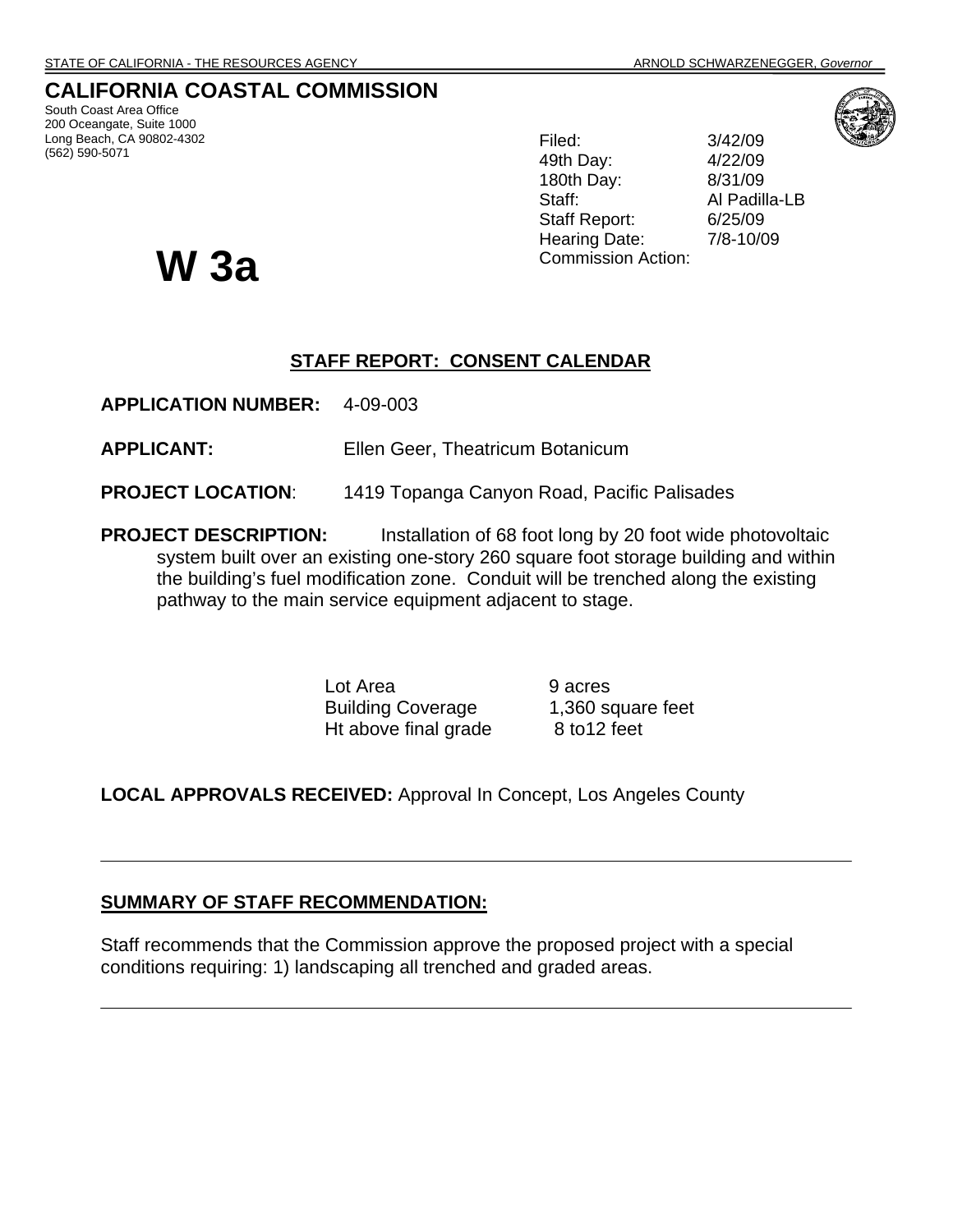# **I. STAFF RECOMMENDATION:**

Staff recommends that the Commission adopt the following resolution to **APPROVE** the coastal development permit application:

*MOTION: I move that the Commission approve coastal development permit applications included on the consent calendar in accordance with the staff recommendations.* 

Staff recommends a **YES** vote. Passage of this motion will result in approval of all permits included on the consent calendar. An affirmative vote of a majority of the Commissioners present is needed to pass the motion.

# **RESOLUTION TO APPROVE THE PERMIT:**

The Commission hereby approves a permit, subject to the conditions below, for the proposed development and adopts the findings set forth below on grounds that the development as conditioned will be in conformity with the provisions of Chapter 3 of the California Coastal Act and will not prejudice the ability of the local government having jurisdiction over the area to prepare a local coastal program conforming to the provisions of Chapter 3. Approval of the permit complies with the California Environmental Quality Act because either 1) feasible mitigation measures and/ or alternatives have been incorporated to substantially lessen any significant adverse effects of the development on the environment, or 2) there are no further feasible mitigation measures or alternative that would substantially lessen any significant adverse impacts of the development on the environment.

## **II. STANDARD CONDITIONS:**

- 1. Notice of Receipt and Acknowledgment. The permit is not valid and development shall not commence until a copy of the permit, signed by the permittee or authorized agent, acknowledging receipt of the permit and acceptance of the terms and conditions, is returned to the Commission office.
- 2. Expiration. If development has not commenced, the permit will expire two years from the date this permit is reported to the Commission. Development shall be pursued in a diligent manner and completed in a reasonable period of time. Application for extension of the permit must be made prior to the expiration date.
- 3. Interpretation. Any questions of intent or interpretation of any condition will be resolved by the Executive Director or the Commission.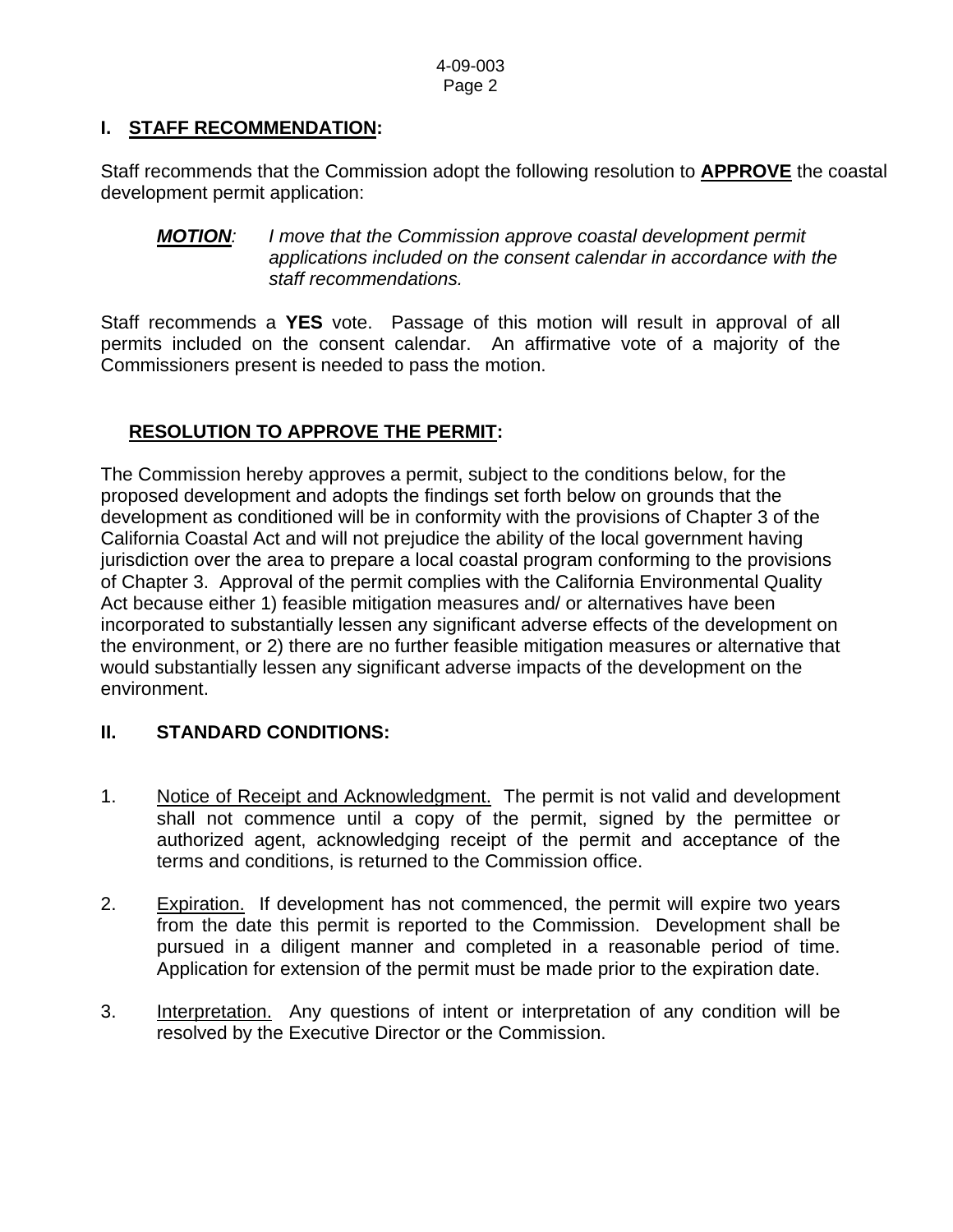- 4. Assignment. The permit may be assigned to any qualified person, provided assignee files with the Commission an affidavit accepting all terms and conditions of the permit.
- 5. Terms and Conditions Run with the Land. These terms and conditions shall be perpetual, and it is the intention of the Commission and the permittee to bind all future owners and possessors of the subject property to the terms and conditions.

#### **III. SPECIAL CONDITIONS**

#### **1. Landscaping**

 1. All areas disturbed by trenching or grading, shall be hydroseeded with a seed mix comprised of native/drought resistant plants, as listed by the California Native Plant Society, Santa Monica Mountains Chapter, in their document entitled Recommended List of Plants for Landscaping in the Santa Monica Mountains, dated February 5, 1996. All native plant species shall be of local genetic stock. No plant species listed as problematic and/or invasive by the California Native Plant Society [\(http://www.CNPS.org/\)](http://www.cnps.org/), the California Invasive Plant Council (formerly the California Exotic Pest Plant Council) [\(http://www.cal-ipc.org/](http://www.cal-ipc.org/)), or as may be identified from time to time by the State of California shall be employed or allowed to naturalize or persist on the site. No plant species listed as a "noxious weed" by the State of California or the U.S. Federal Government shall be utilized within the property. The applicant shall submit, for the review and written approval of the Executive Director, a list of plants used for the seed mix.

- 2. All areas disturbed by trenching or grading will be stabilized immediately with jute matting or other BMP's to minimize erosion during the raining season (November 1 to March 31) if vegetation from hydroseeding have not been fully established.
- 3. The permittee shall monitor the project area to ensure that plantings are maintained in good growing condition throughout the life of the project and, whenever necessary, shall be replaced with new plant materials to ensure continued compliance with applicable landscape requirements.
- 4. The permittee shall undertake development in accordance with the above requirements. Any proposed changes to the landscaping plan shall be reported to the Executive Director. No changes to the approved landscaping shall occur without a Commission amendment to this coastal development permit unless the Executive Director determines that no amendment is required.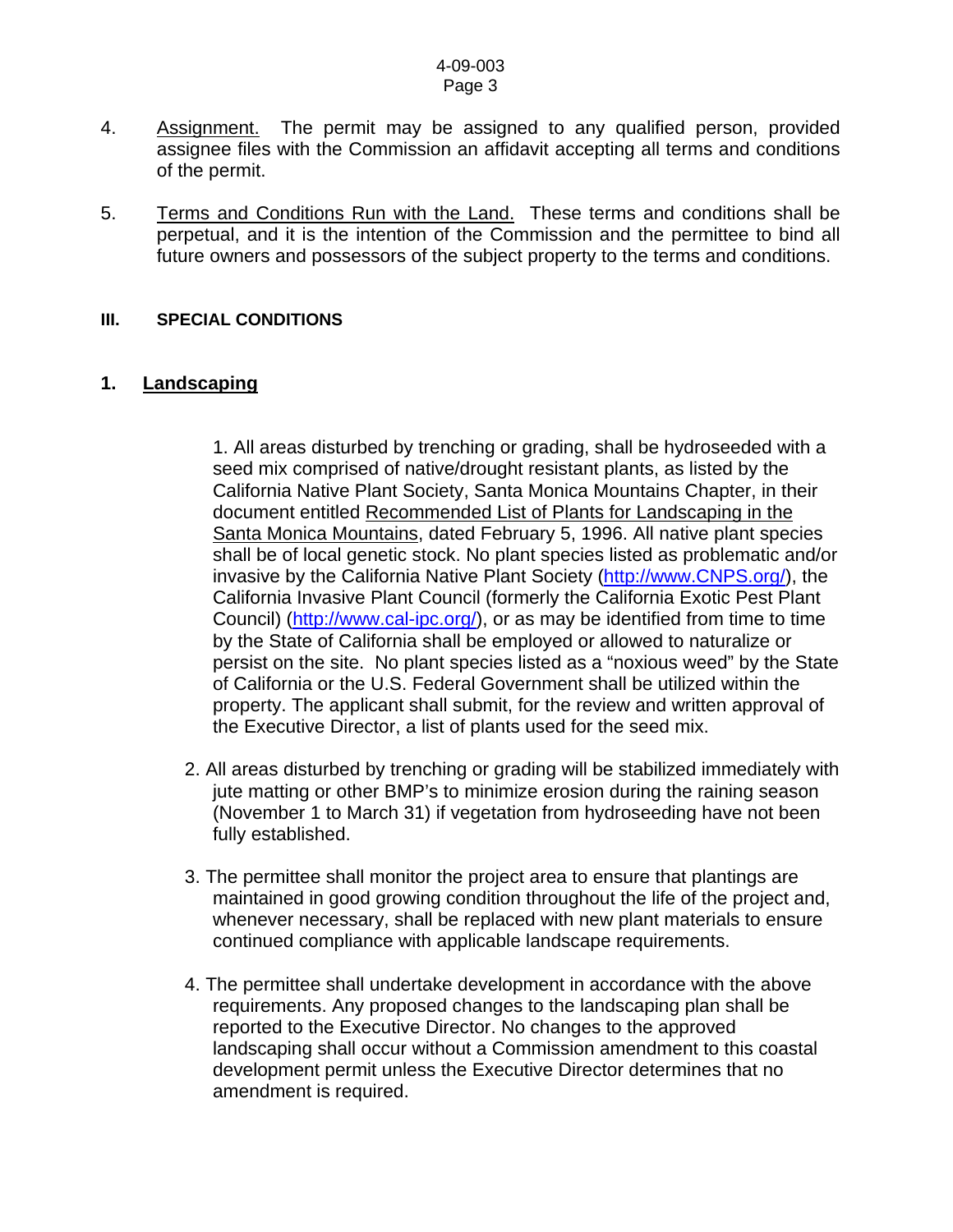# **IV. FINDINGS AND DECLARATIONS:**

The Commission hereby finds and declares:

## **A. Project Description and Location**

The applicant proposes to install a 68 foot long by 20 foot wide photovoltaic system built over an existing one-story 260 square foot storage building. The photovoltaic panels will be supported by 10 4x8 wooden posts which will allow the panels to be built over the approximately 10 foot high roof line and to extend approximately 30 feet beyond the foot print of the existing building. The existing building and panels are located on a hillside and graded pad. No additional grading will be required. The panels will be within the buildings fuel modification zone, which extends 200 feet around the building, and not require any additional fuel modification. Conduit will be trenched along the existing pathway to the main service equipment located adjacent to the theatres amphitheater.

The subject site is a 9 acre parcel located in the Topanga Canyon area of Los Angeles County, approximately 5 miles from the coast. There is significant natural vegetation onsite consisting of a variety of trees, shrubs, brush, and groundcover. Dominate vegetation on the site is Oak Woodland, located along the canyon bottom, and Chamise chaparral along the slopes.

Opened in 1973 as a non-profit corporation, the Will Geer Theatricum Botanicum operates as a professional repertory theatre incorporating educational programs and musical events. Access to the Theatricum is from Topanga Canyon Blvd., a public street which borders the east side of the property. Most of the parcels surrounding the subject property are vacant and would be difficult to develop due to the sensitive nature of the Topanga Creek riparian corridor. The theatre has been in operation since the early 1950s, and the grounds contains a number of structures, including the 299 seat amphitheater, commissary kitchen, dressing rooms, restroom facility, botanical garden, caretaker's residence, single family residence, a septic system, retaining wall, parking lot, and various gardens and pathways throughout the complex.

Topographically, the subject site is situated on the west bank of Topanga Creek, a United States Geological Survey (USGS) designated blue-line (intermittent) stream, which descends in a canyon through the southern flanks of the Santa Monica Mountains. The property consists of a near-level pad area with ascending slopes to the west and to the east (on the opposite side of Topanga Creek). Maximum topographic relief on-site is approximately two-hundred feet from the northeast corner of the property down to Topanga Creek which runs along the eastern boundary. Ascending slopes on the western side of the parcel approach a gradient of 1.5:1 (horizontal to vertical). Drainage from the property flows overland in a east / southeasterly direction towards Topanga Creek which travels south, eventually passing under Pacific Coast Highway and outletting at Topanga Beach. The Topanga Creek riparian corridor is designated as Environmentally Sensitive Habitat Area (ESHA), and the adjacent oak woodland is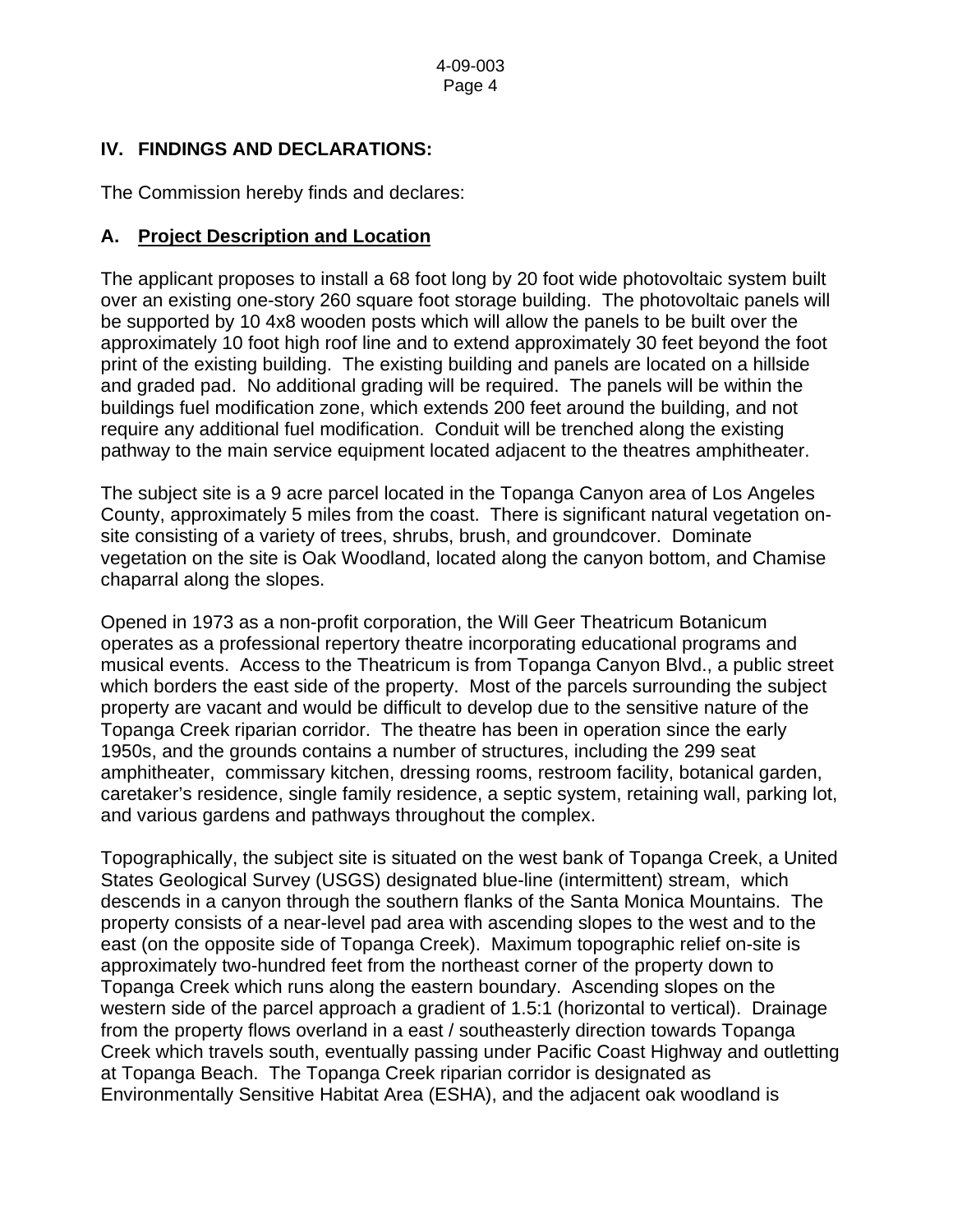#### 4-09-003 Page 5

designated as a Disturbed Sensitive Resource (DSR) in the Malibu / Santa Monica Mountains Land Use Plan (LUP).

The proposed project is located outside of the riparian corridor and will not disturb any existing oak trees. Because the panels will be located over an existing building the panels will not require any additional fuel modifications outside of the existing fuel modification zone of the existing building.

The applicant originally proposed a location further up the hill and away from existing development, because the area was in a small clearing and it was unobstructed by any tall vegetation. However, because of staff concern with regards to impacts to the native vegetation caused by the clearing needed for the panels and for the fuel modification zone (10 foot perimeter), the applicant decided on the proposed alternative to minimize impacts to the native vegetation and to take advantage of the existing pathways located in the lower areas for the trenching of the conduit. A Special Condition has been added to this permit to ensure that all trenched areas will be vegetated to minimize soil erosion.

### **B. Habitat**

As conditioned, the development will not result in significant degradation of adjacent habitat, recreation areas, or parks and is compatible with the continuance of those habitat, recreation, or park areas. Therefore, the Commission finds that the project, as conditioned, conforms with Section 30240(b) of the Coastal Act.

#### **C. Access**

The proposed development will not affect the public's ability to gain access to, and/or to make use of, the coast and nearby recreational facilities. Therefore, as proposed the development conforms with Sections 30210 through 30214, Sections 30220 through 30224, and 30252 of the Coastal Act.

#### **D. Local Coastal Program**

Coastal Act section 30604(a) states that, prior to certification of a local coastal program ("LCP"), a coastal development permit can only be issued upon a finding that the proposed development is in conformity with Chapter 3 of the Act and that the permitted development will not prejudice the ability of the local government to prepare an LCP that is in conformity with Chapter 3. As conditioned, the proposed development will be consistent with Chapter 3 of the Coastal Act. Approval of the project will not prejudice the ability of the local government to prepare a Local Coastal Program that is in conformity with the provisions of Chapter 3 of the Coastal Act.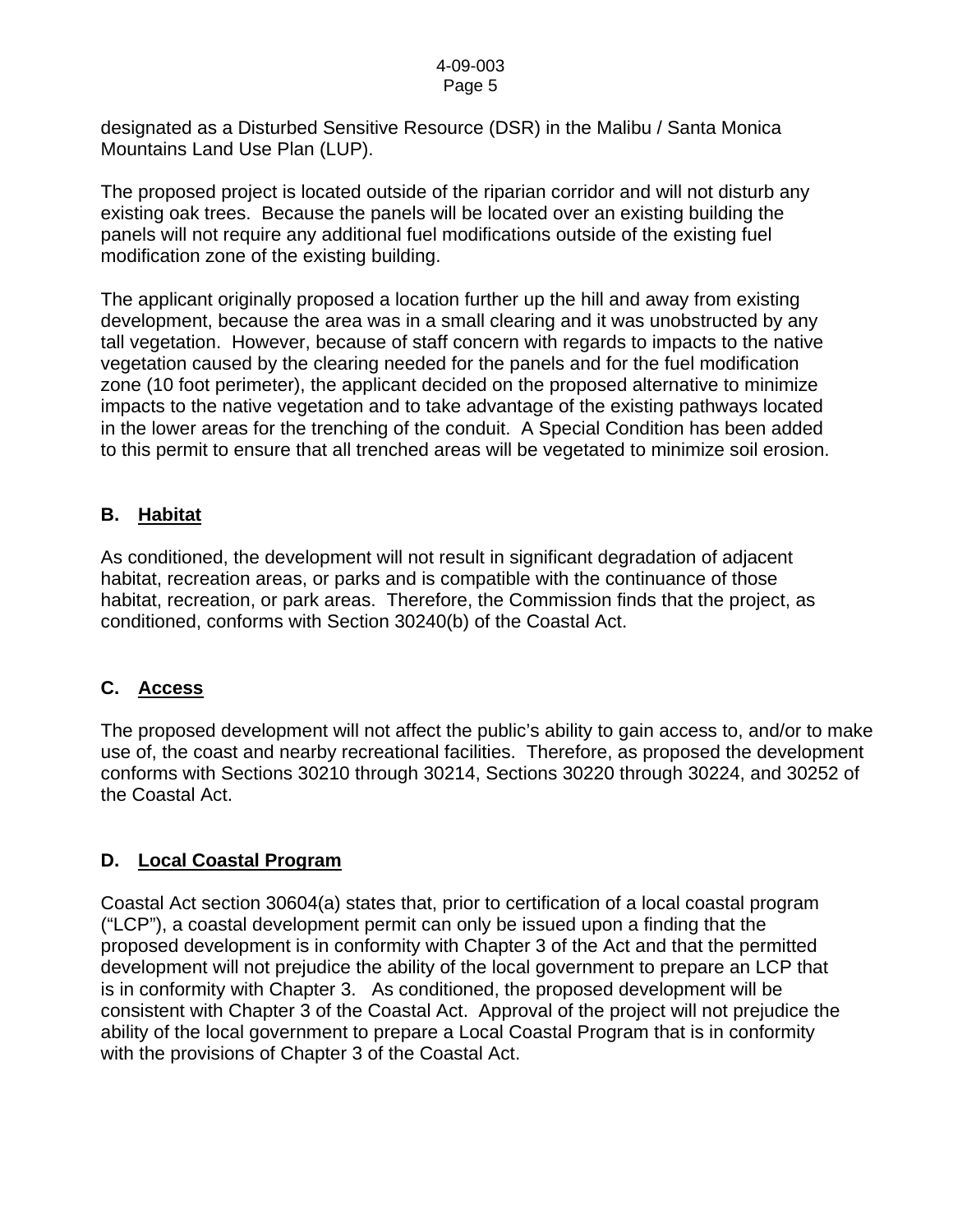# **E. California Environmental Quality Act**

There are no feasible alternatives or feasible mitigation measures available which would substantially lessen any significant adverse effect which the activity may have on the environment. Therefore, the Commission finds that the proposed project, as conditioned, is the least environmentally damaging feasible alternative and can be found consistent with the requirements of the Coastal Act to conform to CEQA.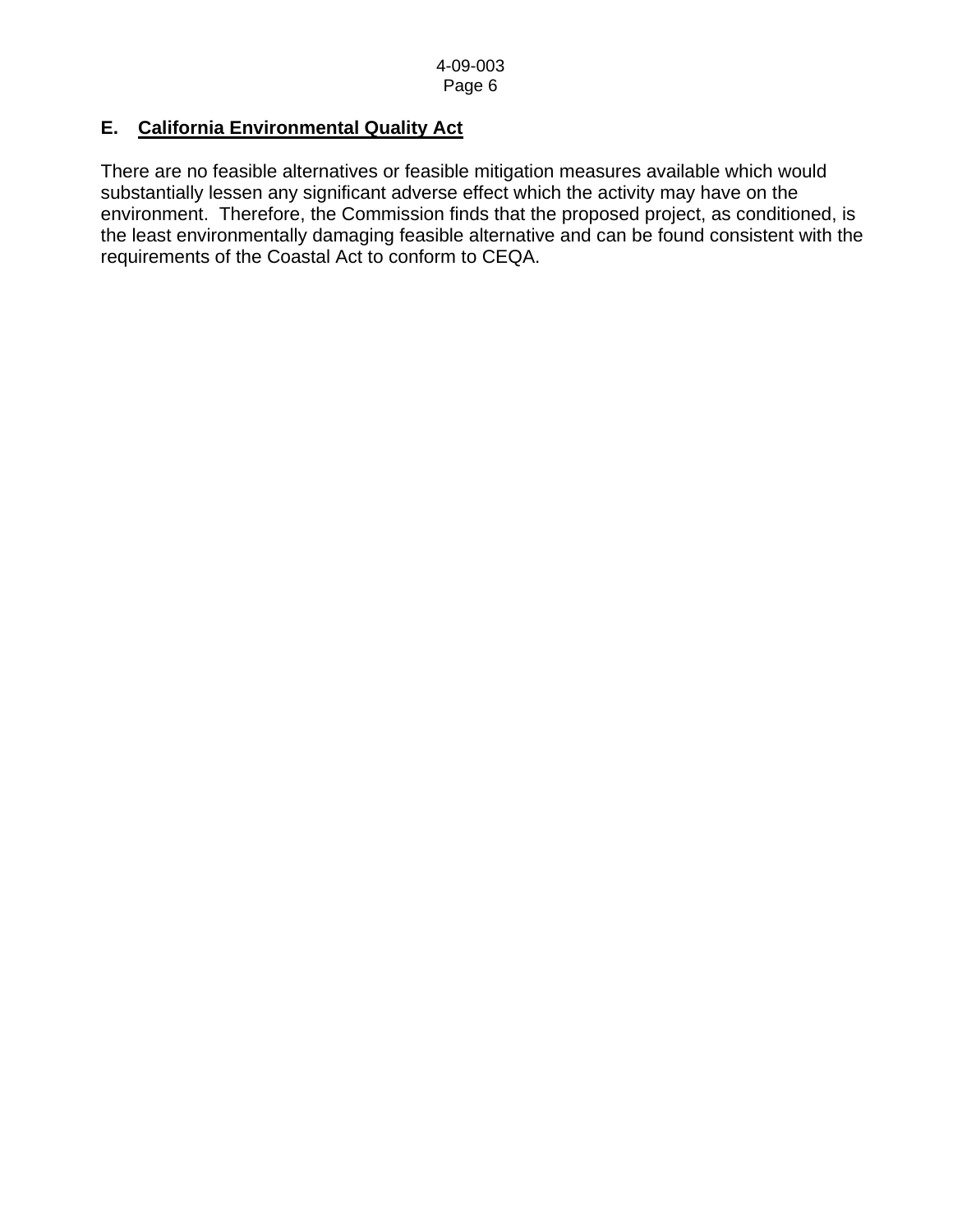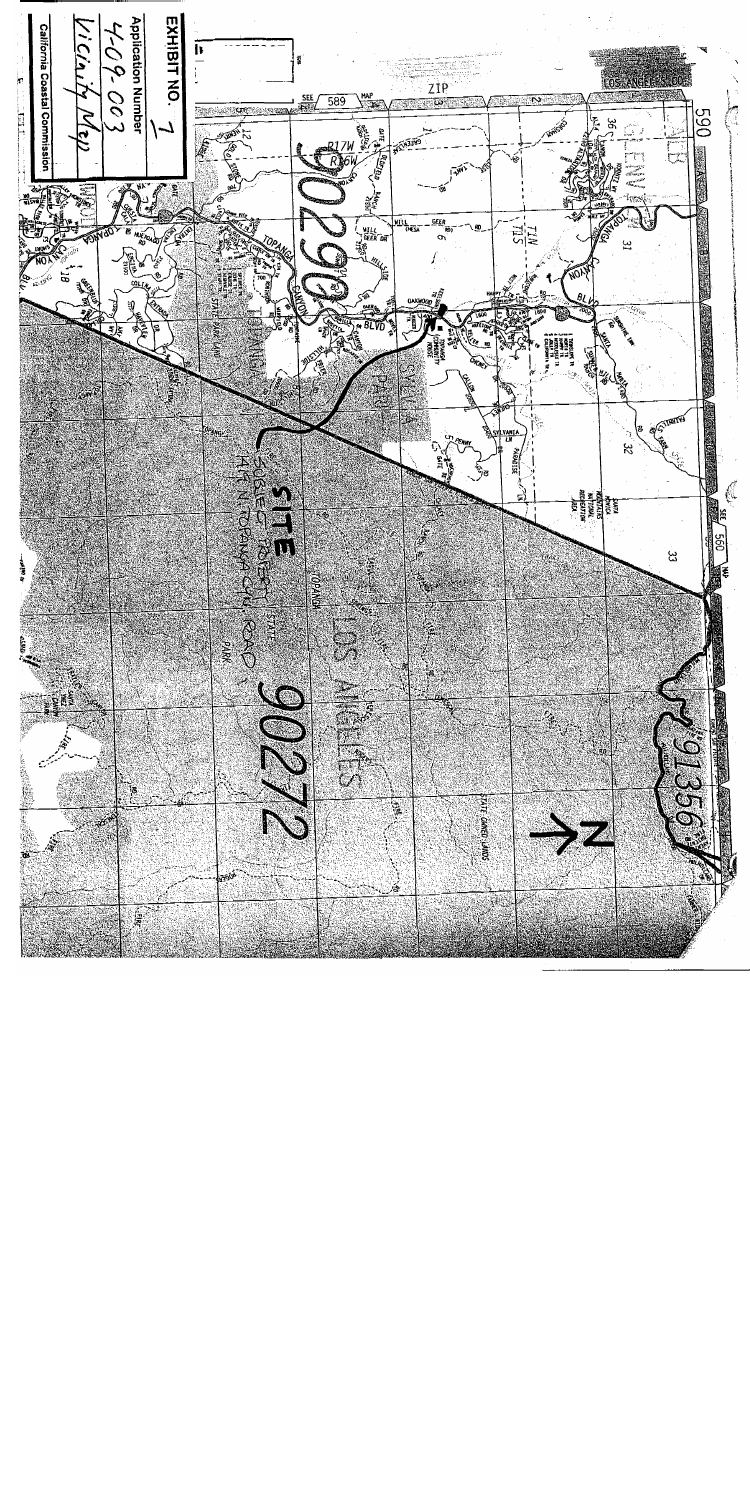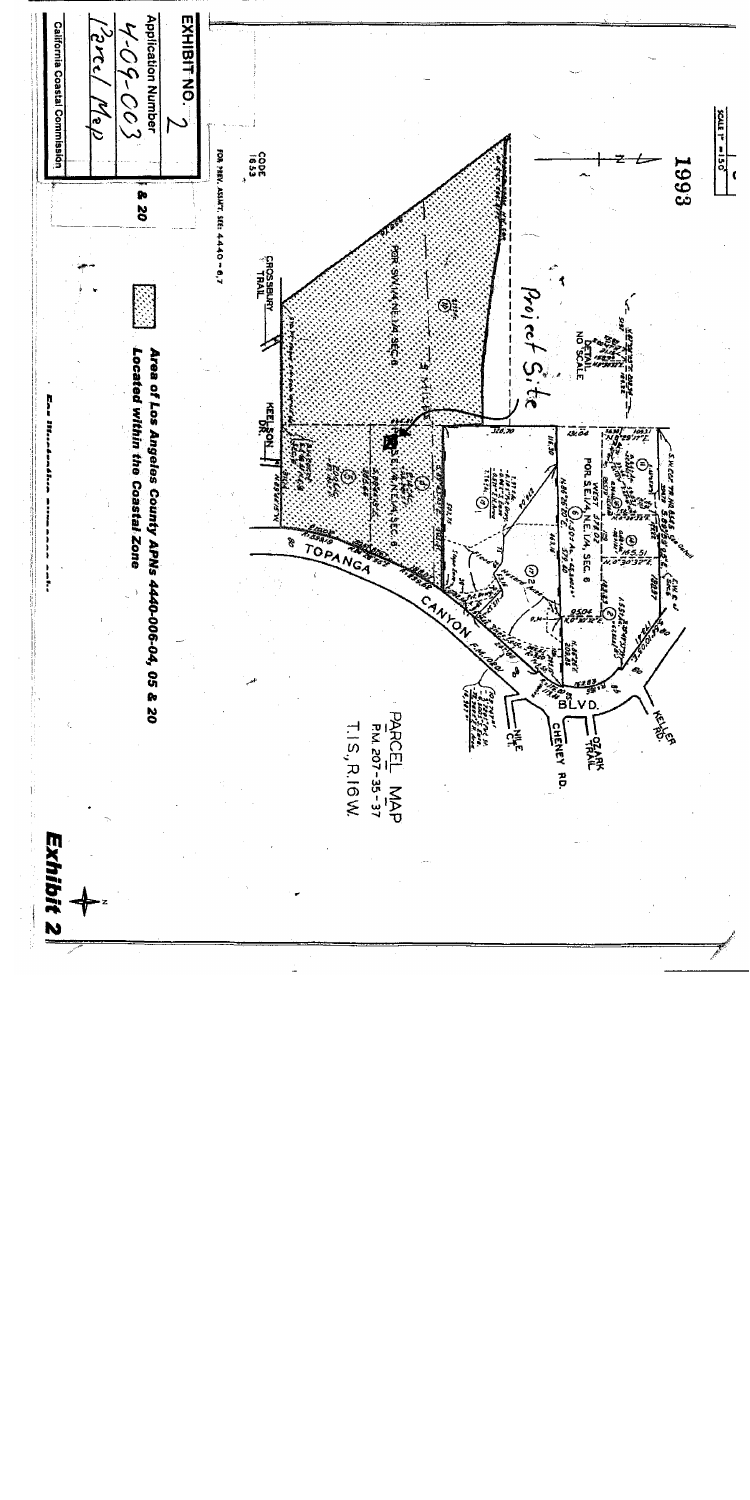